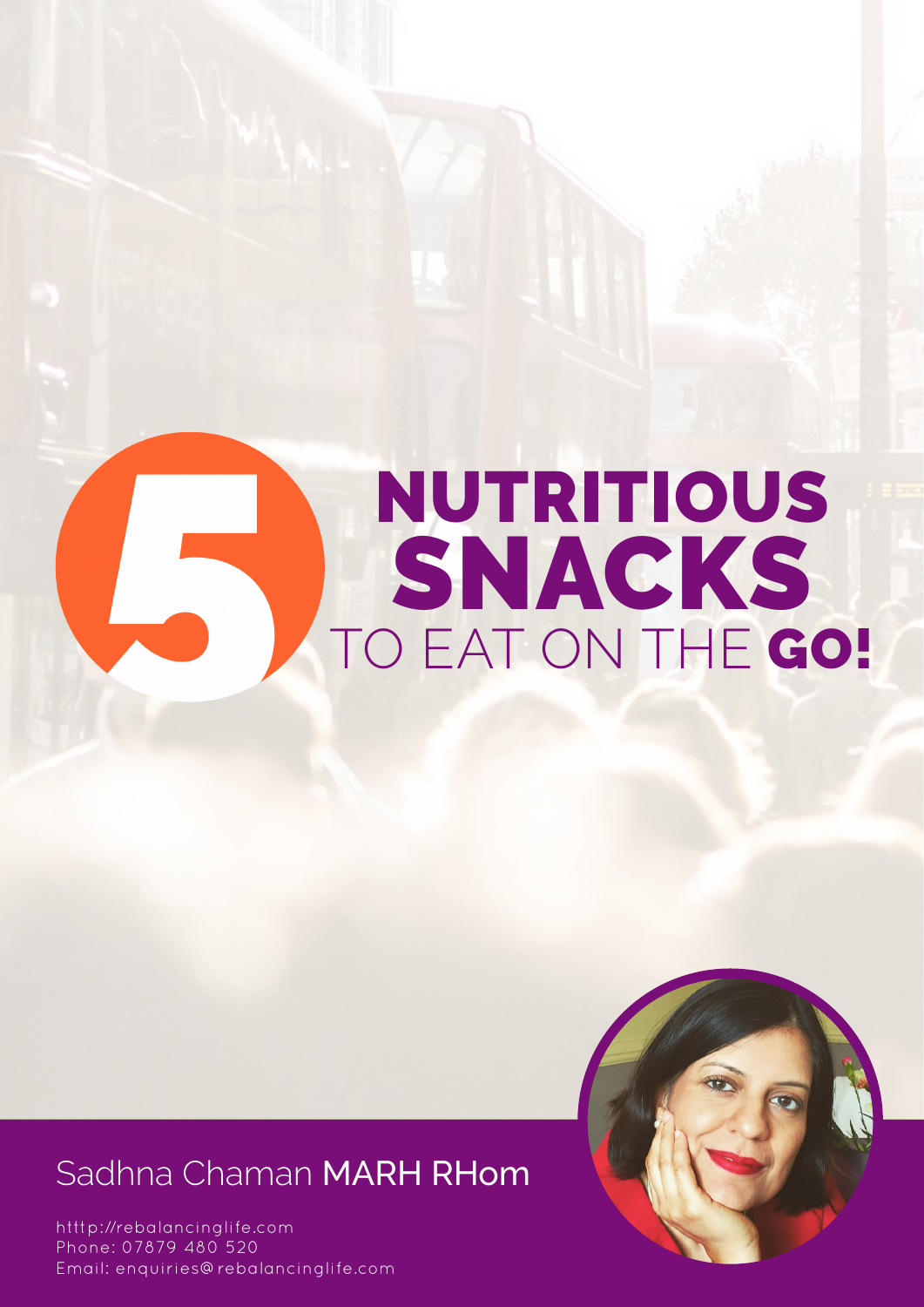There's nothing worse than rushing around trying to meet deadlines, fulfilling your never ending 'To do' list only to realise that it's too late, your low blood sugar moment has got the better of you - hunger pangs have kicked in, your concentration levels have plummeted, and you're ready to reach for the nearest food that you can grab to overcome this wild fuzzy feeling.

Here are some **healthy nutritious snacks** that are incredibly quick and easy to prepare and plan ahead and convenient enough to pack in your briefcase or lunch box.

They'll help **balance** those blood sugar levels throughout the day leaving you energised, focussed and feeling in control of your day!

[http://rebalancinglife.com](http://rebalancinglife.com/) Phone: 07879 480 520 Email: enquiries@rebalancinglife.com

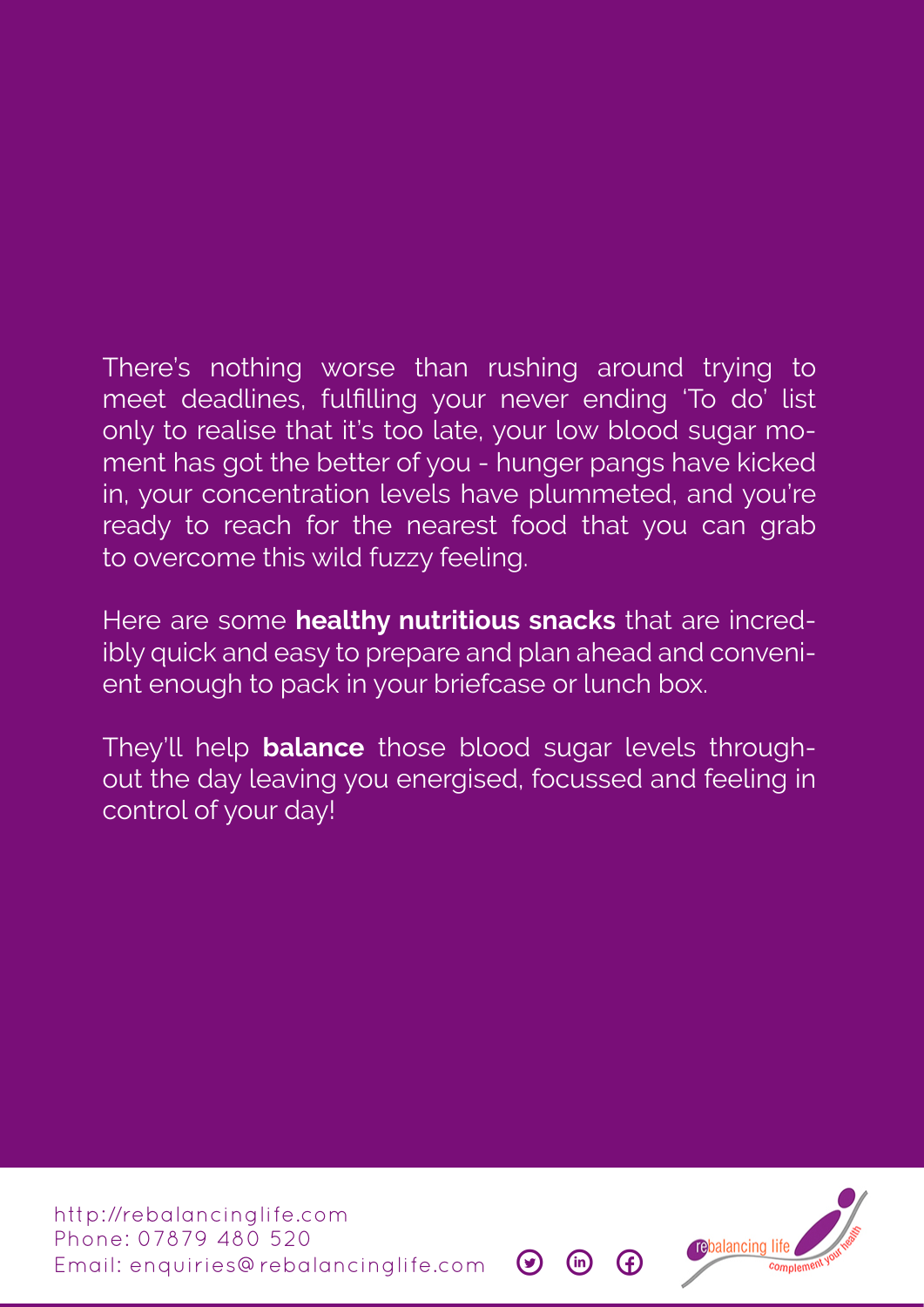# 1. ROASTED ALMONDS

## **INGREDIENTS:**

- 250g of almonds
- $\frac{1}{2}$  oz-1 oz butter
- 1 teaspoon of Himalayan salt

# **METHOD:**

Preheat oven to 175 degrees C

Spread almonds on a roasting tray and cook in oven for 15 minutes turning occasionally.

Then remove from oven and stir in butter and sprinkle with Himalayan salt.

Return almonds to oven for 2 more minutes then take out, cool down and serve or store in an air tight container.





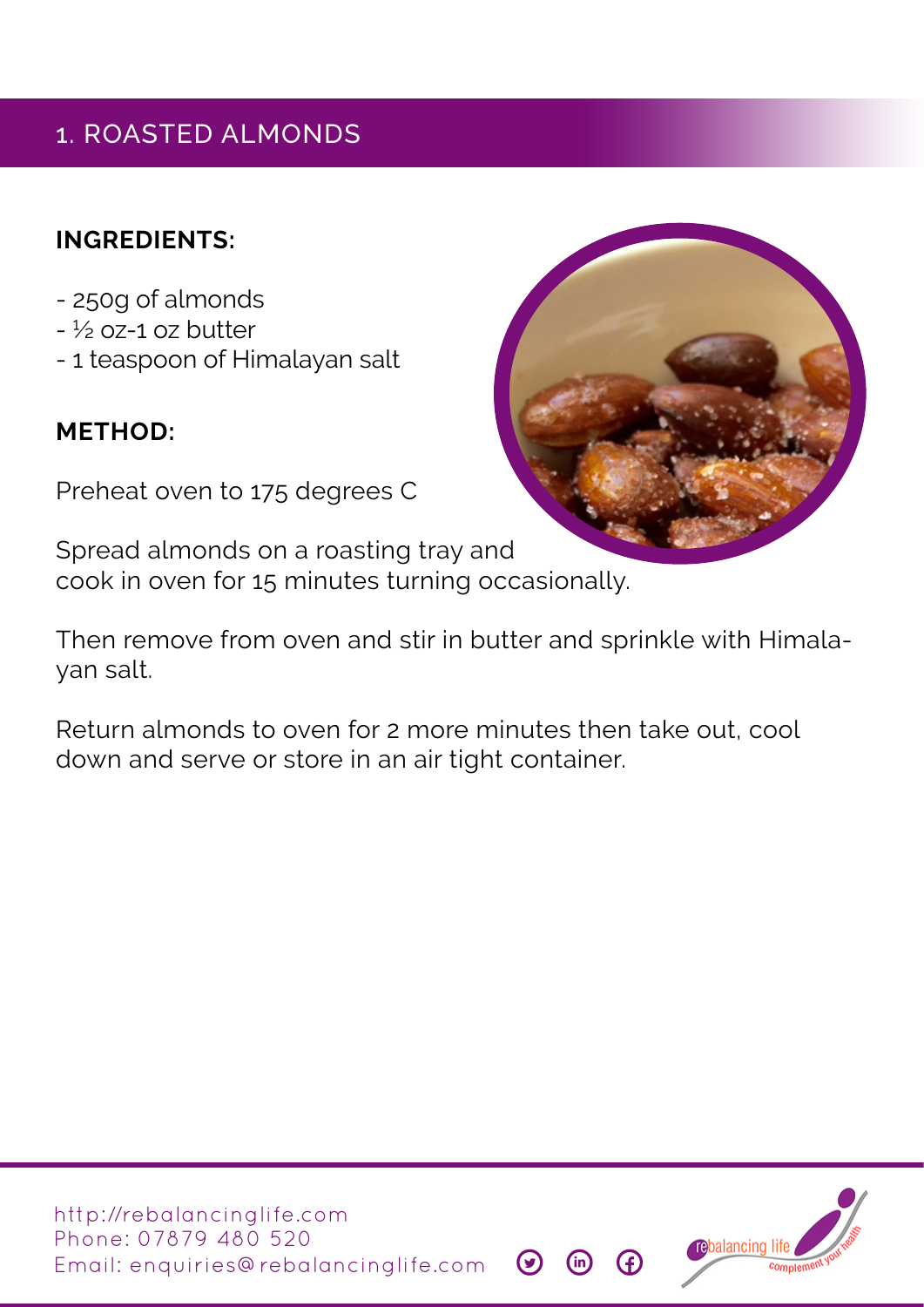# 2. HOMEMADE HOUMOUS

Having eaten homemade houmous you will never want to go back to having shop bought, I promise!

## **INGREDIENTS:**

- 1 red onion
- 2 cloves of garlic
- 2 tablespoons of olive oil for (cooking)
- 400g chickpeas (tinned or pre-soaked)
- 1 teaspoon of Himalayan salt
- 1 tomato chopped finely
- 3-4 tablespoons of freshly squeezed lemon juice
- Olive oil to drizzle (optional)
- Sprinkle of chilli flakes/ fresh coriander leaves
- Chopped vegetables of your choice accompanying houmous

## **METHOD:**

Chop onion and garlic and cook on a low heat with olive oil for about one minute. Rinse tinned chickpeas or boil pre-soaked in salt and water until they are soft and break easily (approximately 45 minutes). Then drain water and leave to cool down. Add 2 tablespoons of olive oil, cooked onion mixture along with a finely chopped tomato and salt to taste. Blend together, and garnish with olive oil and coriander or sprinkle over chilli flakes or chopped coriander. **Absolutely scrumptious!**

Serve with chopped celery, carrots, cucumber, breadsticks or any vegetable of your choice. If you're taking this to work, chop up some vegetables and take the houmous in a small container to snack on.



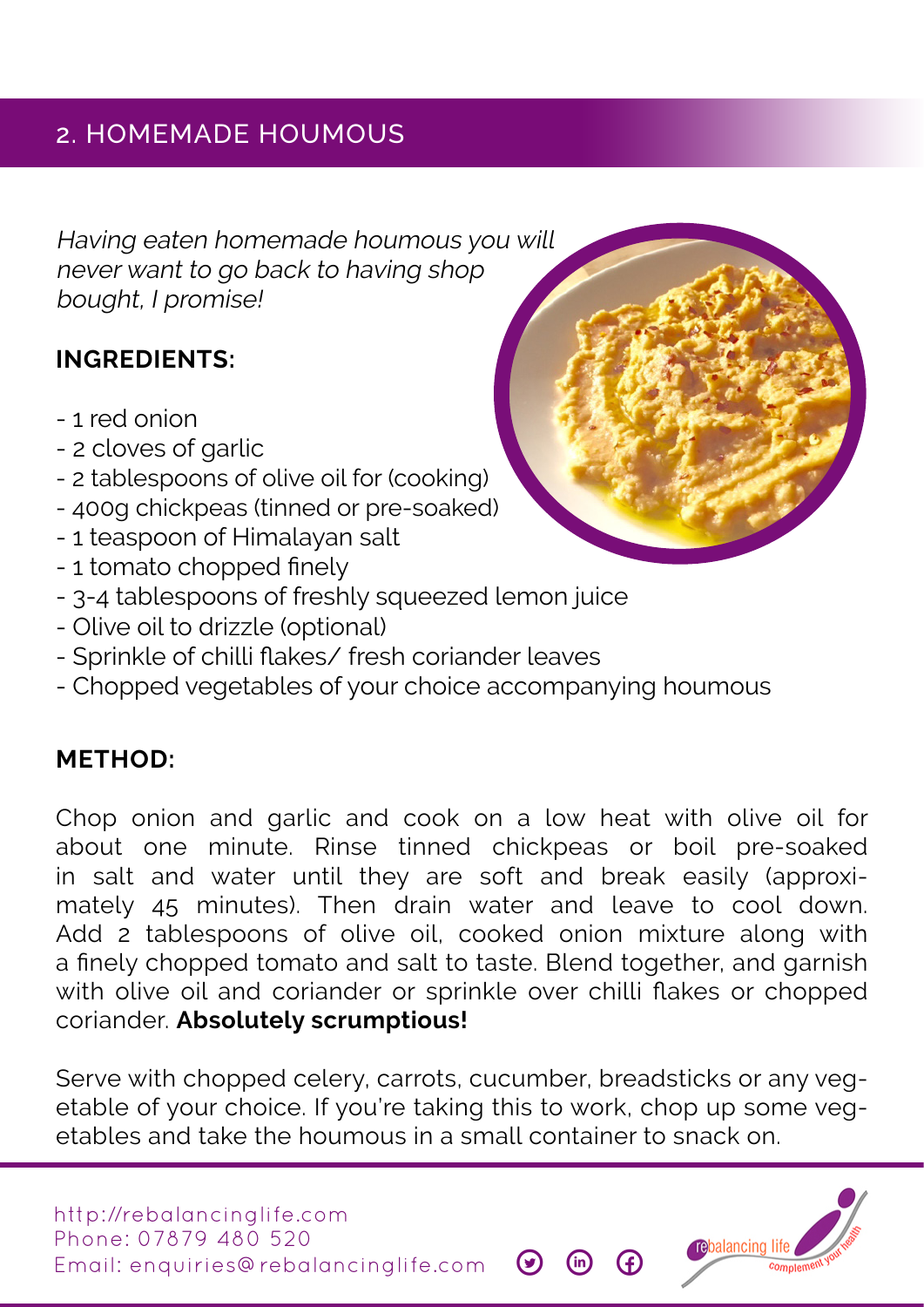# 3. SUGAR FREE ENERGY BITES

# **INGREDIENTS:**

- ¼ cup of sunflower seeds
- $-$  ¼ cup of pumpkin seeds
- 3 figs finely chopped
- 3 apricots finely chopped
- $\frac{1}{2}$  teaspoon of cinnamon
- Pinch of Himalayan salt
- ¼ cup of freshly squeezed orange juice

- 3 tablespoons of desiccated organic coconut flakes



## **METHOD:**

Place all the dry ingredients except the coconut flakes in a chopper chop coarsely and mix. Add enough freshly squeezed orange juice to make the mixture in to small balls. Roll in desiccated coconut and leave in fridge for one hour before serving.



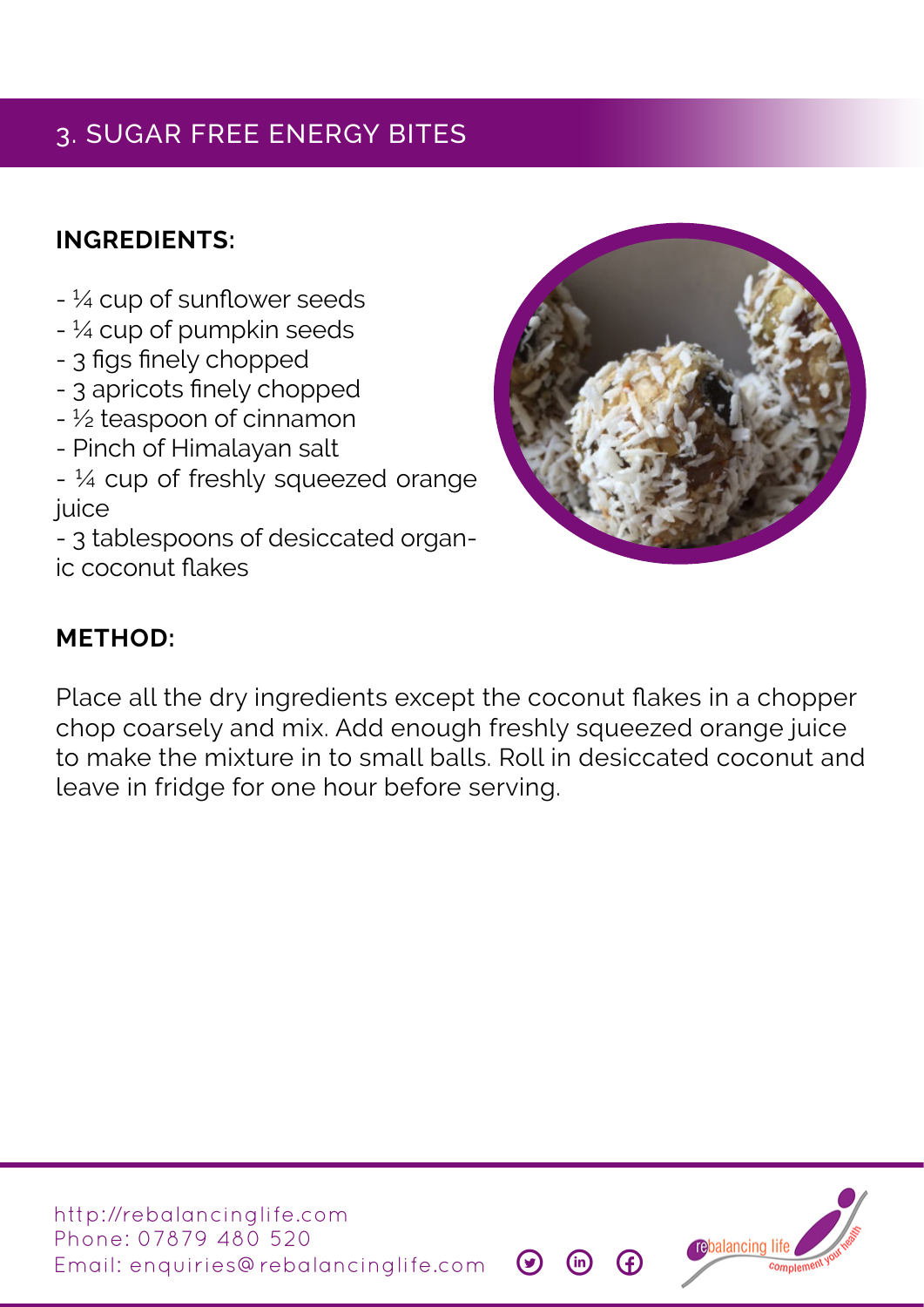# 4. ROASTED CHICKPEA SNACK

# **INGREDIENTS:**

- 1 cup of chickpeas soaked overnight in water/400g of canned chickpeas

- 2 tablespoons of olive oil
- 1 tablespoon of cumin powder
- 1 teaspoon of coriander powder
- 1 teaspoon of garlic salt
- 1 teaspoon of Himalayan salt
- Chilli powder (optional)



#### **METHOD:**

Preheat oven to 175 Degrees Celsius between gas mark 3-4.

If using soaked chickpeas then boil until soft (approx 45 minutes in some salt). If using tinned chickpeas, rinse under water. In a separate bowl, mix together all the remaining ingredients and stir in the chickpeas. Place on a baking tray and cook for approximately 45 minutes stirring occasionally. Once cooled, store in an air tight container.

A great snack for children as well as adults, can vary ingredients according to taste.